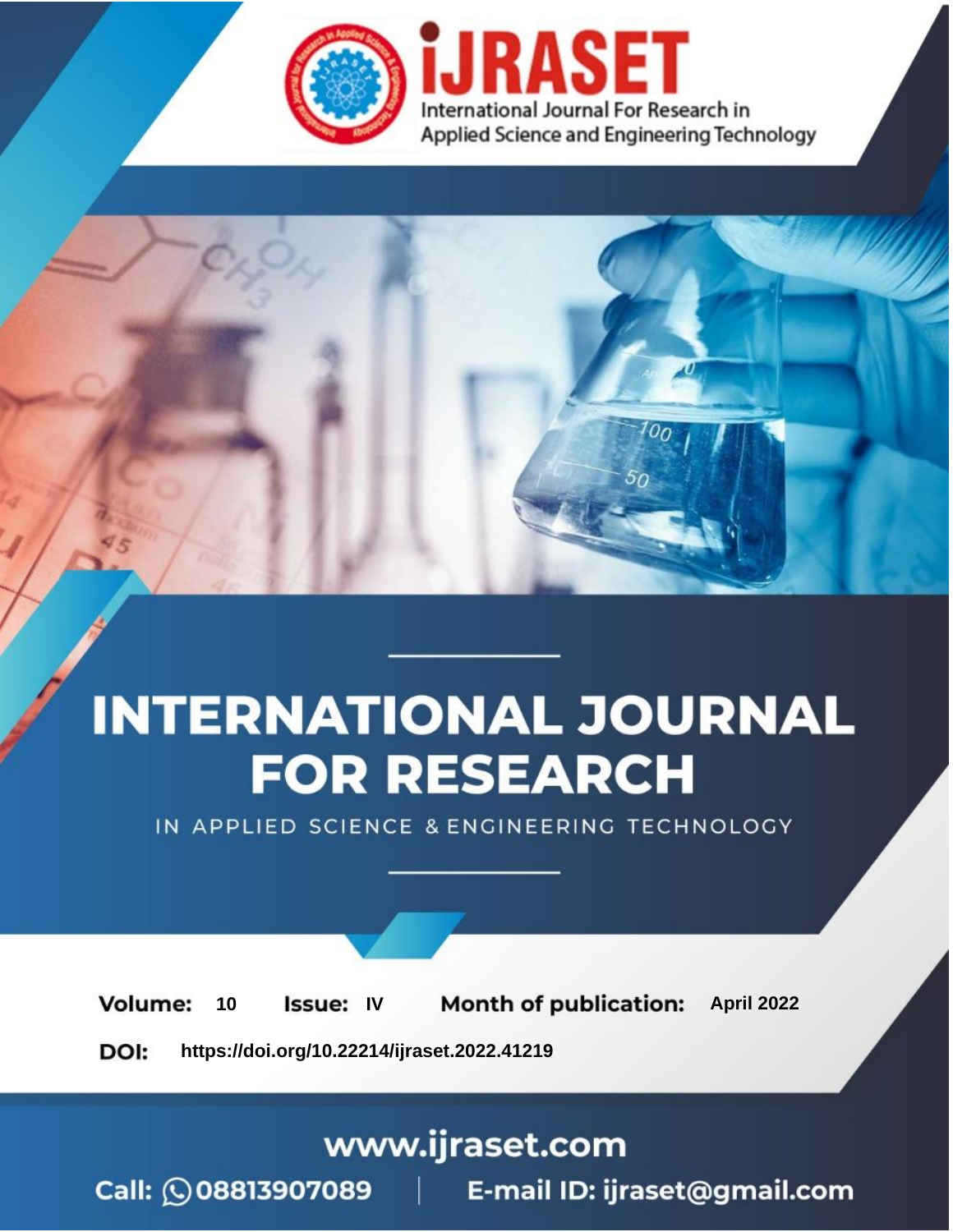

# **Analysis, Analytic and Machine Learning Based Prediction of COVID-19 Diagnosis**

Deepak Kumar<sup>1</sup>, Dr. Preeti Savant<sup>2</sup>

*<sup>1</sup>M.C.A. General, <sup>2</sup>Asst. Prof., Dept. of Computer Science & Information, Technology (CS\_IT)From Jain Deemed-To-Be University, Bangalore , India*

*Abstract: Coronavirus was first found in Wuhan, China in December 2019. It is one of the most exceedingly terrible pandemics in mankind's set of experiences.* 

*Ongoing examinations announced that COVID-19 is sent among people by drop disease or direct contact. Coronavirus pandemic has attacked in excess of 210 nations all over the planet and as of February eighteenth, 2021, soon after a year has passed, an aggregate of 110,533,973 affirmed instances of COVID-19 were accounted for and its loss of life came to around 2,443,091.* 

*Coronavirus is another individual from the group of Covids, its inclination, conduct, transmission, spread, counteraction, and treatment are to be explored. By and large, a tremendous measure of information is amassing in regards to the COVID-19 pandemic, which makes hot exploration subjects for AI analysts. Be that as it may, the terrified total populace is asking when the COVID-19 will be finished?* 

*This study considered AI ways to deal with anticipate the spread of the COVID-19 in numerous nations. The exploratory consequences of the proposed model showed that the by and large R2 is 0.99 according to the viewpoint of affirmed cases. An AI model has been created to anticipate the assessment of the spread of the COVID-19 disease in numerous nations and the normal time frame after which the infection can be halted. Universally, our outcomes determined that the COVID-19 diseases will significantly decline during the principal seven day stretch of September 2021 when it will be going to an end instantly a short time later.*

### **I. INTRODUCTION**

Coronavirus isn't simply a name now. It has turned into a destructive inescapable infection that has impacted huge number of individuals everywhere. Its starting point was Wuhan City, China in Dec. 2019. Whenever individuals knew nothing about the infection, COVID-19 began to spread starting with one individual then onto the next; it has gradually reached practically all nations and has turned into a pandemic.

Coronavirus is the short structure for Covid sickness 2019, an ailment brought about by a novel Covid (nCoV) presently known as extreme intense respiratory disorder Covid 2 (SARS-CoV-2); previously called 2019-nCoV.

Coronavirus was not the proper name of this infection; it was called SARS-CoV-2 by the International Committee on Taxonomy of Viruses on the grounds that its side effects were connected with the infection that caused the SARS episode in 2003.

In any case, this infection had not recently showed up in people, and this time, they were seriously tainted by the infection, so to keep away from disarray with other infections, the World Health Organization (WHO) named it COVID-19 to speak with the general population

During its beginning phases, COVID-19 was first recognized as just an episode of respiratory sickness cases in Wuhan City, Hubei Province, China. On Dec. 31, 2019, China announced about this respiratory infection to the WHO. It was pronounced to be COVID-19, a worldwide wellbeing crisis, by the WHO on Jan. 30, 2020. As indicated by records of WHO, in 2009, H1N1 was proclaimed to be a worldwide pandemic after which, on Mar. 11, 2020, COVID-19 was proclaimed a worldwide pandemic by the WHO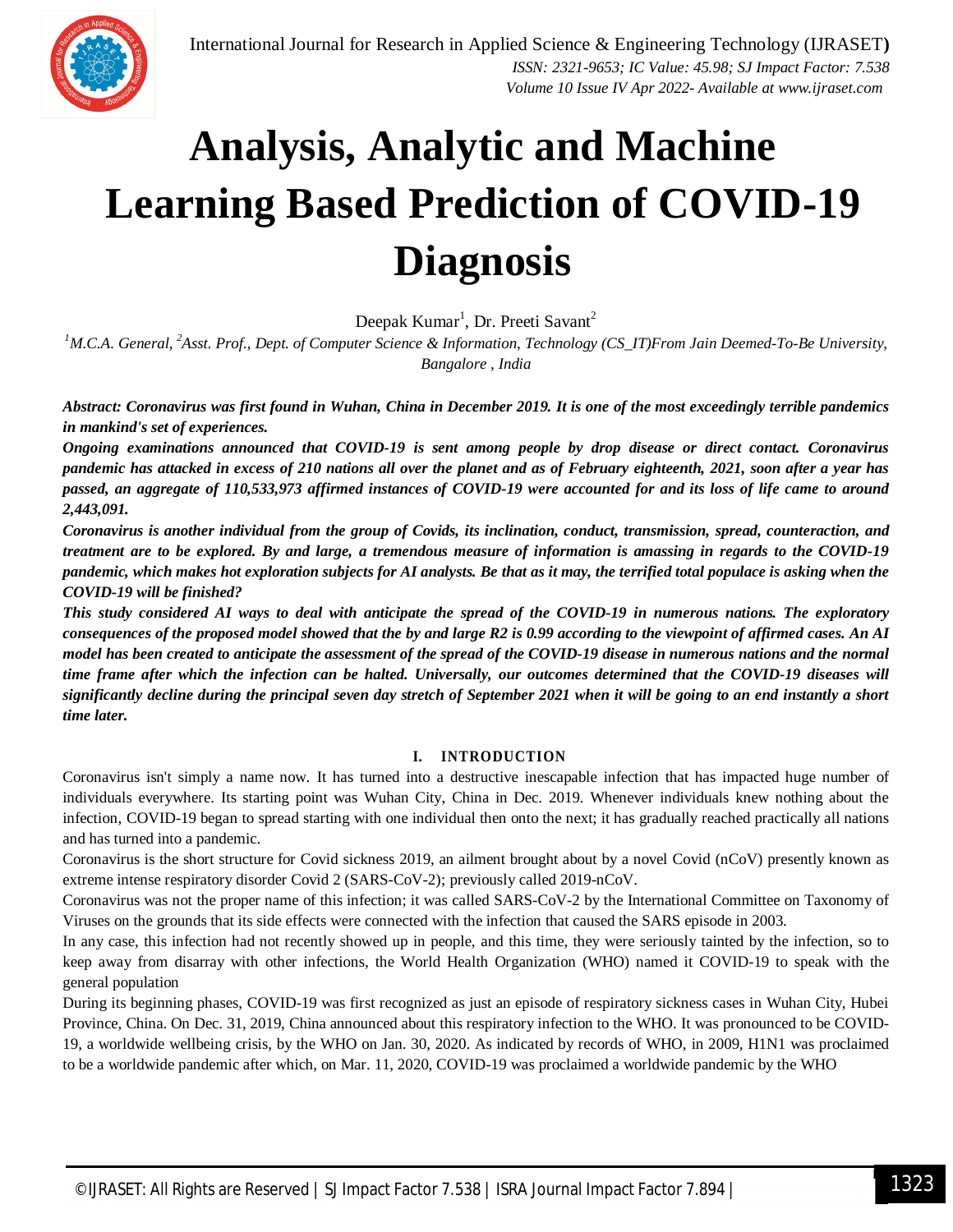## International Journal for Research in Applied Science & Engineering Technology (IJRASET**)**

 *ISSN: 2321-9653; IC Value: 45.98; SJ Impact Factor: 7.538 Volume 10 Issue IV Apr 2022- Available at www.ijraset.com*



Fig1. Architecture

#### **II. RELATED WORK**

Akshata Kulkarni[1] - Data assortment is the method involved with getting and dissecting information on a specific variable in an organized way, permitting one to address appropriate inquiries and survey outcomes. All information social affair should mean to get top notch proof that can be dissected to create persuading and dependable responses to the inquiries that have been tended to. The cycle starts with obtaining information for the continuous Covid-19 episode in India which was gathered from Kaggle; the segments of this data set involve the complete number of affirmed, relieved, and passing instances of Covid-19 patients all through all states everyday from March 12, 2020, to September 30, 2020. Another dataset contains state-by-state testing directed across India, with sections like all out examples, positive and adverse outcomes

Krish Naik[2] - The informational collection is a significant resource in any information investigation and model structure process. By and large, 80% of the hour of information researchers are used in information cleaning and control, though really 20% time is used in examination and modelling.According to Wikipedia definition, 'Information cleaning' is the method involved with recognizing and revising (or eliminating) bad or mistaken records from a record set, table, or data set and alludes to distinguishing fragmented, erroneous, incorrect or insignificant pieces of the information and afterward supplanting, adjusting, or erasing the messy or coarse information. Information purifying might be performed intelligently with information fighting apparatuses, or as clump handling through scripting.To play out the information investigation appropriately we want an assortment of information cleaning strategies. Information cleaning relies upon the kind of informational index. We need to manage absent or various kinds of ill-advised passages. So we should see the general technique.

Rohan Patil [3] Dashboard's power lies in its capacity to give state-of-the-art data and setting to assist with illuminating business choices and enable representatives. For instance, an IT group could utilize a dashboard to assist with recognizing indications of a security break. Or on the other hand, a business could install the dashboard into an application or cell phone for first line laborers who are out in the field-to guarantee they generally have the information they need, when they need it.

gathered information from beneath information source, performed information cleaning and information change utilizing python, Also planned Dashboards in Power Bi. Do the vault, assuming it helped you in at any rate.

P. Ghosh, R. Ghosh and B. Chakraborty[4] One model can deceive us. Here, we consider the dramatic, the strategic and the SIS models alongside everyday disease rate (DIR). We decipher the outcomes mutually from all models as opposed to exclusively.

We anticipate that DIR should be zero or negative to infer that COVID-19 isn't spreading in a state. Indeed, even a little certain DIR (say 0.01) demonstrates infection is spreading locally. The infection might conceivably build the DIR whenever.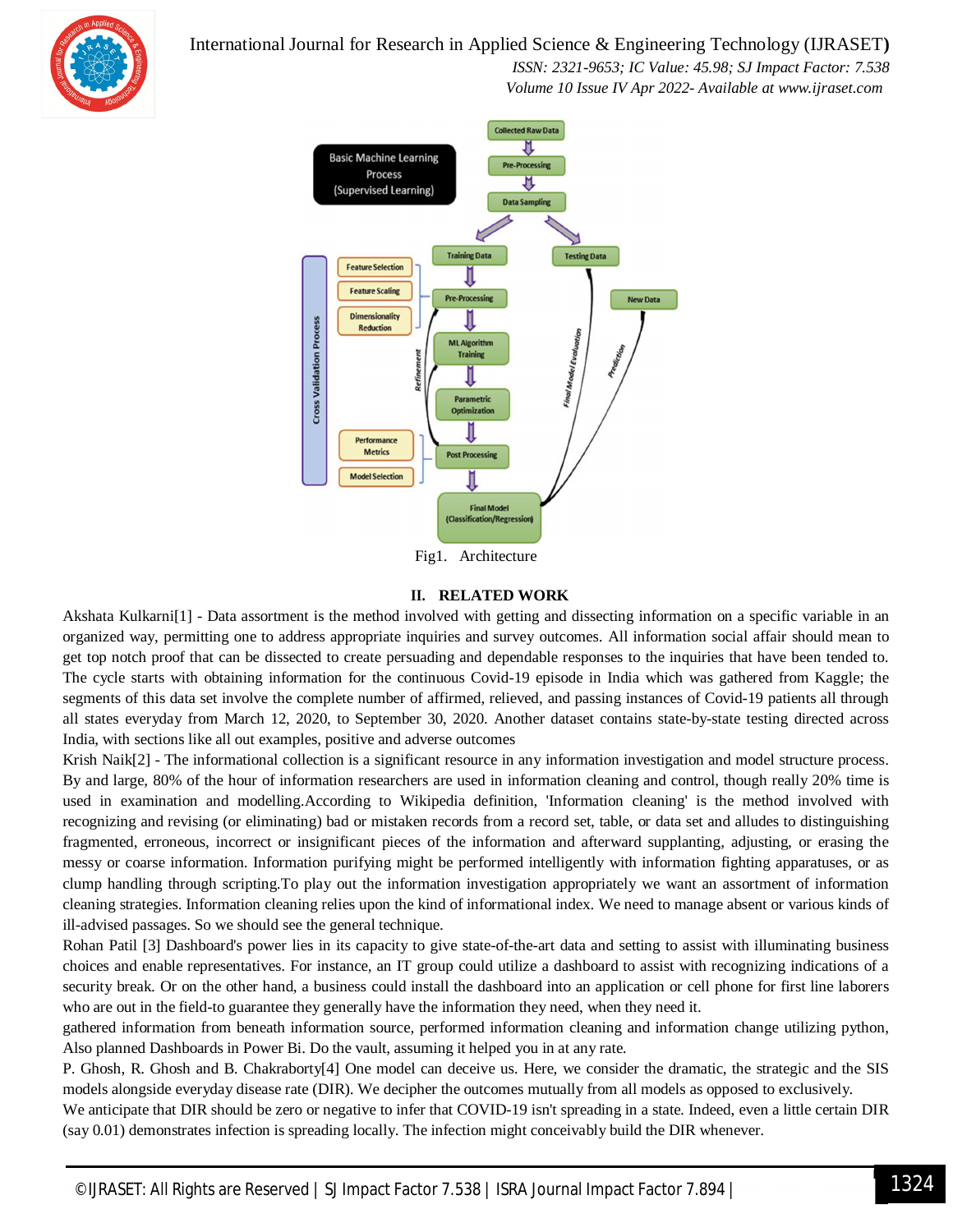International Journal for Research in Applied Science & Engineering Technology (IJRASET**)**



 *ISSN: 2321-9653; IC Value: 45.98; SJ Impact Factor: 7.538 Volume 10 Issue IV Apr 2022- Available at www.ijraset.com*

Serious: The states without a diminishing pattern in DIR and close to remarkable development in dynamic tainted cases are Maharashtra, Delhi, Gujarat, Madhya Pradesh, Andhra Pradesh, Uttar Pradesh, and West Bengal.

Moderate: The states with a practically diminishing pattern in DIR and non-expanding development in dynamic contaminated cases are Tamil Nadu, Rajasthan, Punjab and Bihar.

Controlled: The states with a diminishing pattern in DIR and diminishing development in dynamic contaminated cases over the most recent couple of days are Kerala, Haryana, Jammu and Kashmir, Karnataka, and Telangana.

States with non-diminishing DIR need to do substantially more as far as the preventive measures promptly to battle the COVID-19 pandemic. Then again, the states with diminishing DIR can keep up with a similar status to see the DIR become zero or negative for sequential 14 days to have the option to proclaim the finish of the pandemic.

Ekta Gambhir, Ritika Jain, Alankrit Gupta[5]The data set accessible from the information storehouse for the "2019 Novel Coronavirus Visual Dashboard worked by the Johns Hopkins University Center for Systems Science and Engineering (JHU CSSE), likewise upheld by ESRI Living Atlas Team and the Johns Hopkins University Applied Physics Lab (JHU APL)'' is defined dataset having pertinent boundaries like Province/State, Country/Region, Latitude, Longitude and dates. Separate datasets have been utilized for Confirmed, Death, and Recovered cases alongside the quantity of cases on every day. The all out data set utilized in the review is gotten for 154 days for example from January 22, 2020, t sick June 24, 2020. The information from these datasets were converged to get the defined data set of the world from January 22, 2020, till June 24, 2020

N. S Punn, S. K. Sonbhadra[6]ML is used in various fields, including prescription to expect disease and figure its outcome. In drug, the right finding and the ideal open door are the keys to compelling treatment. If the treatment has a high slip-up rate, it could cause a couple of passing. Along these lines, examiners have started including modernized thinking applications for clinical treatment. The task is tangled considering the way that the researchers need to pick the right device: it includes frantic

F. Petropoulos and S. Makridakis[7] Different ML procedures are utilized to foresee and conjecture future occasions. Some ML procedures utilized for forecast are support vector machine, direct relapse, strategic relapse, gullible Bayes, choice trees (irregular backwoods and ETC), K-closest neighbor, and brain organizations (multi-facet perceptron Also, some ML procedures used to gauge future occasions are credulous methodology, moving normal, basic remarkable smoothing, Holt's direct pattern model, Holt-Winters model, Seasonal Autoregressive Integrassted Moving Average Exxogenous Model

S. F. Ardabili, A. Mosavi[8] A side effect based prescient model was proposed to foresee COVID-19 in view of side effects characterized by the WHO and CDC

Since there could be no legitimate depiction of side effects pronounced by the WHO, in light of a few existing side effects, we characterized a model used to anticipate the illness as indicated by the exactness given by the model

#### **III. PROPOSED SYSTEM**

The review is about novel Covid otherwise called COVID-19 expectations. The COVID-19 has demonstrated a current expected danger to human existence. It causes a huge number of passings and the demise rate is expanding step by step all through the globe. To add to this pandemic circumstance control, this study endeavors to perform future anticipating on the demise rate, the quantity of everyday affirmed tainted cases and the quantity of recuperation cases in the impending 10 days. The determining has been finished by utilizing four ML moves toward that are suitable to this unique circumstance. The dataset utilized in the review contains day to day time series rundown tables, including the quantity of affirmed cases, passings, and recuperations in the past number of days from which the pandemic began. At first, the dataset has been preprocessed for this review to track down the worldwide insights of the everyday number of passings, affirmed cases, and recuperations



Fig2. System Analysis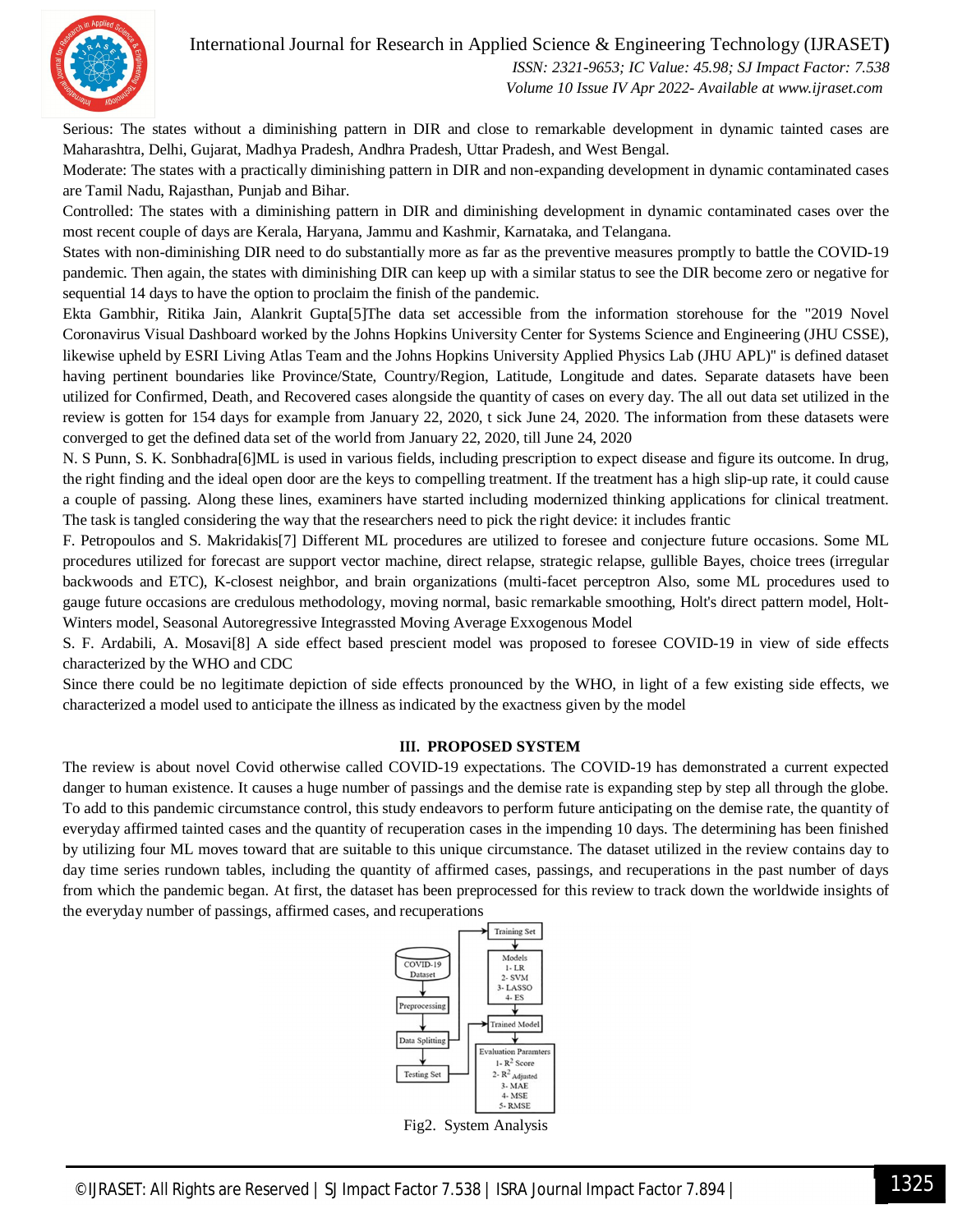

### International Journal for Research in Applied Science & Engineering Technology (IJRASET**)**

 *ISSN: 2321-9653; IC Value: 45.98; SJ Impact Factor: 7.538*

 *Volume 10 Issue IV Apr 2022- Available at www.ijraset.com*

#### **IV. CONCLUSION AND FUTURE SCOPE**

The instability of the COVID-19 pandemic can light a huge worldwide emergency. A few scientists and government offices all through the world have worries that the pandemic can influence an enormous extent of the total populace In this review, a ML-based forecast framework has been proposed for foreseeing the gamble of COVID-19 flare-up all around the world. The framework investigations dataset containing the day-wise real past information and makes forecasts for forthcoming days utilizing AI calculations. The aftereffects of the review demonstrate that ES performs best in the present guaging area given the nature and size of the dataset. LR and LASSO additionally perform well for estimating somewhat to foresee demise rate and affirm cases. As per the aftereffects of these two models, the demise rates will increment in impending days, and recuperations rate will be dialed back. SVM produces unfortunate outcomes in all situations on account of the high points and low points in the data set values. It was extremely challenging to put an exact hyperplane between the given upsides of the dataset. By and large we presume that model expectations as per this situation are right which might be useful to get what is going on. The review figures subsequently can likewise be of extraordinary assistance for the specialists to make opportune moves and settle on choices to contain the COVID-19 emergency. This study will be improved ceaselessly later on course, next we intend to investigate the expectation strategy utilizing the refreshed data set and utilize the most reliable and suitable ML techniques for guaging. Ongoing live estimating will be one of the essential concentrations in our future work.

#### **REFERENCES**

- [1] Rohan Pati -GitHub[covid DashBoard Using PowerBI] Rohanvp07/Covid-19-Analysis-and-Prediction
- [2] Authors: Akshata Kulkarni, Atharva Kulkarni, VaishnaviKumbhar[DataCollection]https://www.ijraset.com/research-paper/covid-19-analysis-and-predictionusing-data-science-and-ml
- [3] KrishNaik,LaxmiKant[Data,Cleaning, Preprocessing andanalysis]https://github.com/laxmimerit,https://github.com/krishnaik06
- [4] Ekta Gambhir, Ritika Jain, Alankrit Gupta, Uma Tomar,[ Regression Analysis of COVID-19 using Machine Learning Algorithms] https://ieeexplore.ieee.org/ document/9215356/references#references
- [5] N. S Punn, S. K. Sonbhadra and S. Agarwal, [COVID-19 Epidemic Analysis using Machine Learning and Deep Learning Algorithms], medRxiv, June 2020, [online]Available:https://doi.org/10.1101/2020.04.08.20057679
- [6] P. Ghosh, R. Ghosh and B. Chakraborty[COVID-19 in India: State-wise Analysis and Prediction], medRxiv, May2020,[online]Available:https://doi.org/10.1101/2020.04.24.20077792
- [7] S. F. Ardabili, A. Mosavi, P. Ghamisi, F. Ferdinand, A. R. VarkonyiKoczy, U. Reuter[COVID-19 Outbreak Prediction with Machine Learning] April 2020, [online] Available: https://ssrn.com/ abstract=3580188
- [8] F. Petropoulos and S. Makridakis,[Forecasting the novel coronavirus COVID-1], March 2020, [online] Available: https://doi.org/10.1371/ journal.pone.0231236
- [9] M. K Arti and K. Bhatnagar, Modeling and Predictions for COVID 19 Spread in India, April 2020
- [10] H. Shekhar, [Prediction of Spreads of COVID-19 in India from Current Trend], medRxiv, May 2020, [online] Available: 10.1101/2020.05.01.20087460